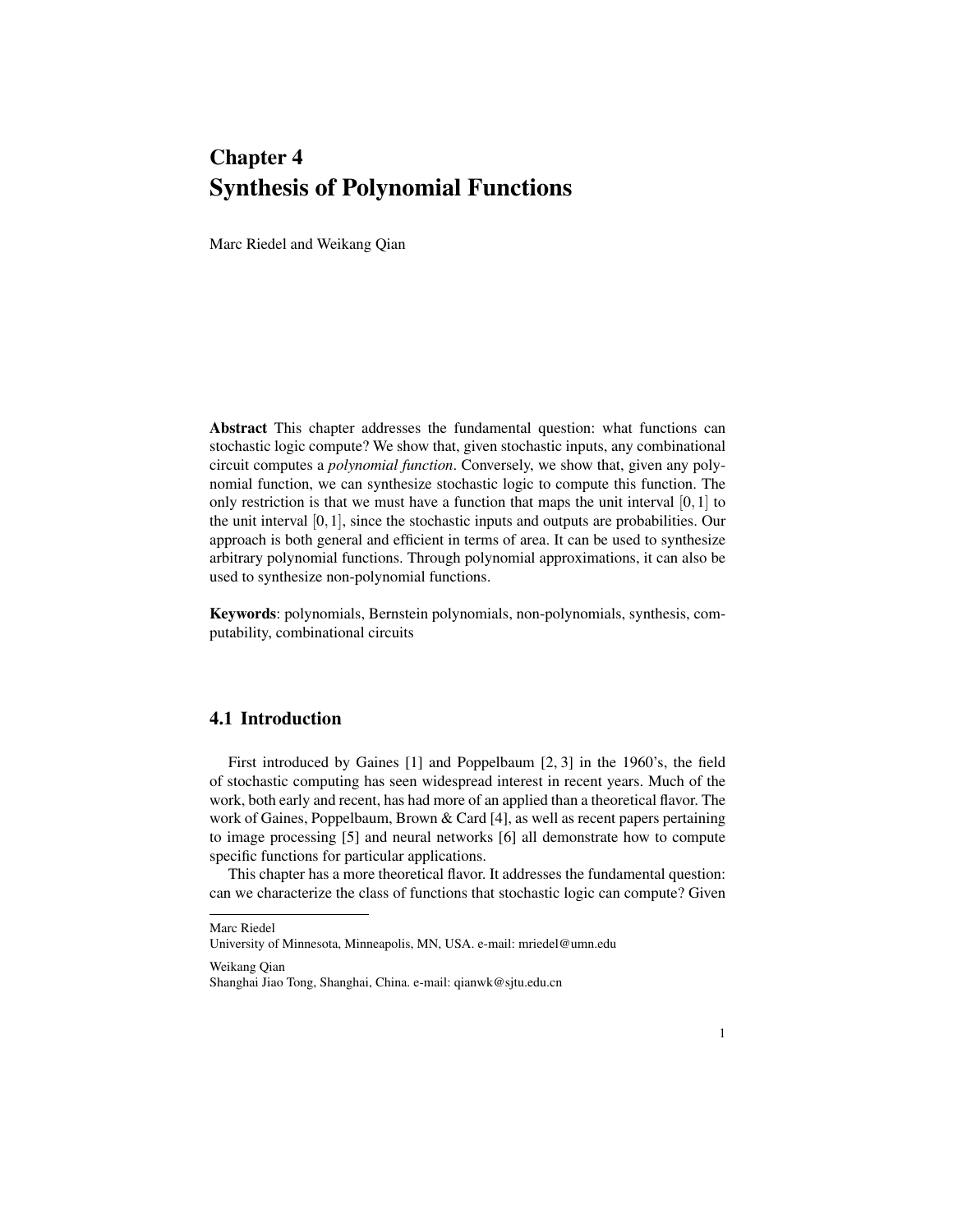a combinational circuit, that is to say a circuit with no memory elements, the answer is rather easy: given stochastic inputs, we show such a circuit computes a *polynomial function*. Since the stochastic inputs and outputs are probabilities, this polynomial function maps inputs from the unit interval  $[0,1]$  to outputs in the unit interval  $[0,1]$ .

The converse question is much more challenging: given a target polynomial function, can we synthesize stochastic logic to compute it? The answer is yes: we prove that there exists a combinational circuit that computes *any* polynomial function that maps the unit interval to the unit interval. So the characterization of stochastic logic is complete. Our proof method is constructive: we describe a synthesize methodology for polynomial functions that is general and efficient in terms of area. Through polynomial approximations, it can also be used to synthesize non-polynomial functions.

## *4.1.1 Characterizing What Stochastic Logic Can Compute*

Consider basic logic gates. Table 4.1 describes the functions that they implement given stochastic inputs. These are all straight-forward to derive algebraically. For instance, given a stochastic input *x* representing the probability of seeing a 1 in a random stream of 1's and 0's, a NOT gate implements the function

$$
NOT(x) = 1 - x.\tag{4.1}
$$

Given inputs  $x, y$ , an AND gate implements the function:

$$
AND(x, y) = xy.
$$
\n(4.2)

An OR gate implements the function:

$$
OR(x, y) = x + y - xy.
$$
\n
$$
(4.3)
$$

An XOR gate implements the functions

$$
XOR(x, y) = x + y - 2xy.
$$
\n
$$
(4.4)
$$

| gate        | inputs | function   |
|-------------|--------|------------|
| <b>NOT</b>  | x      | $1-x$      |
| AND         | x, y   | хy         |
| OR          | x, y   | $x+y-xy$   |
| <b>NAND</b> | x, y   | $-xy$      |
| <b>NOR</b>  | x, y   | $1-x-y+xy$ |
| <b>XOR</b>  | x, y   | $x+y-2xy$  |
| XNOR        | x, y   | $-x-y+2xy$ |

Table 4.1: Stochastic Function Implemented by Basic Logic Gates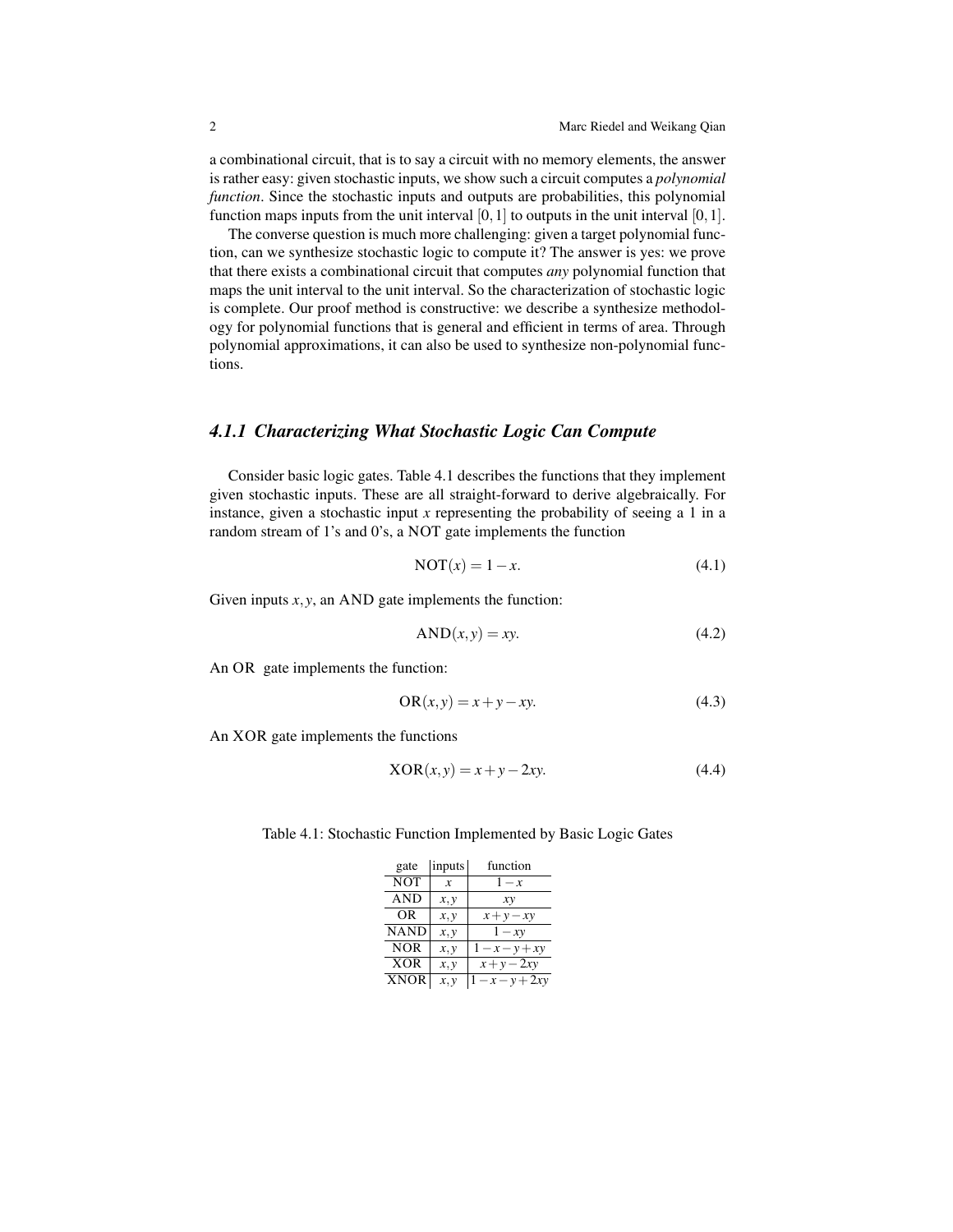It is well known that any Boolean function can be expressed in terms of AND and NOT operations (or entirely in terms of NAND operations). Accordingly, the function of any combinational circuit can be expressed as a nested sequence of multiplications and  $1 - x$  type operations. It can easily be shown that this nested sequence results in a polynomial function. (Note that special treatment is needed for any reconvergent paths.)

We will make the argument based upon truth tables. Here we will consider only univariate functions, that is to say stochastic logic that receives multiple independent copies of a single variable *t*. (Technically, *t* is the Bernoulli coefficient of a random variable  $X_i$ , where  $t = [Pr(X_i = 1)]$ . ) Please see [7] for a generalization to multivariate polynomials.

Consider a combinational circuit computing a function  $f(X_1, X_2, X_3)$  with the truth table shown Table 4.2. Now suppose that each variable has independent probability *t* of being 1:

$$
[\Pr(X_1) = 1] = t \tag{4.5}
$$

$$
[\Pr(X_2) = 1] = t \tag{4.6}
$$

$$
[\Pr(X_3) = 1] = t \tag{4.7}
$$

The probability that the function evaluates to 1 is equal to the sum probabilities of occurrence of each row that evaluates to 1. The probability of each row, in turn, is obtained from the assignments to the variables, as shown in Table 4.3. Summing up the rows that evaluate to 1, we obtain

$$
(1-t)^{2}t + (1-t)t^{2} + t(1-t)t + t^{2}(1-t) + t^{3}
$$
\n(4.8)

$$
= (1-t)^2t + 3(1-t)t^2 + t^3
$$
\n(4.9)

$$
= t + t2 - t3
$$
 (4.10)

Generalizing from this example, suppose we are given any combination circuit with *n* inputs that each evaluate to 1 with independent probability *t*. We conclude that the probability that the output of the circuit evaluates to 1 is equal to the sum of terms of the form  $t^{i}(1-t)^{j}$ , where  $0 \le i \le n$ ,  $0 \le j \le n$ ,  $i + j = n$ , corresponding to rows of the truth table of the circuit that evaluate to 1. Expanding out this expression, we always obtain a polynomial in *t*.

We note that the analysis here was presented as early as 1975 in [8]. Algorithmic details for such analysis were first fleshed out by the testing community [9]. They have also found mainstream application for tasks such as timing and power analysis [10, 11].

## *4.1.2 Synthesizing any Polynomial Function*

In this chapter, we will explore the more challenging task of *synthesizing* logical computation on stochastic bit streams that implements the functionality that we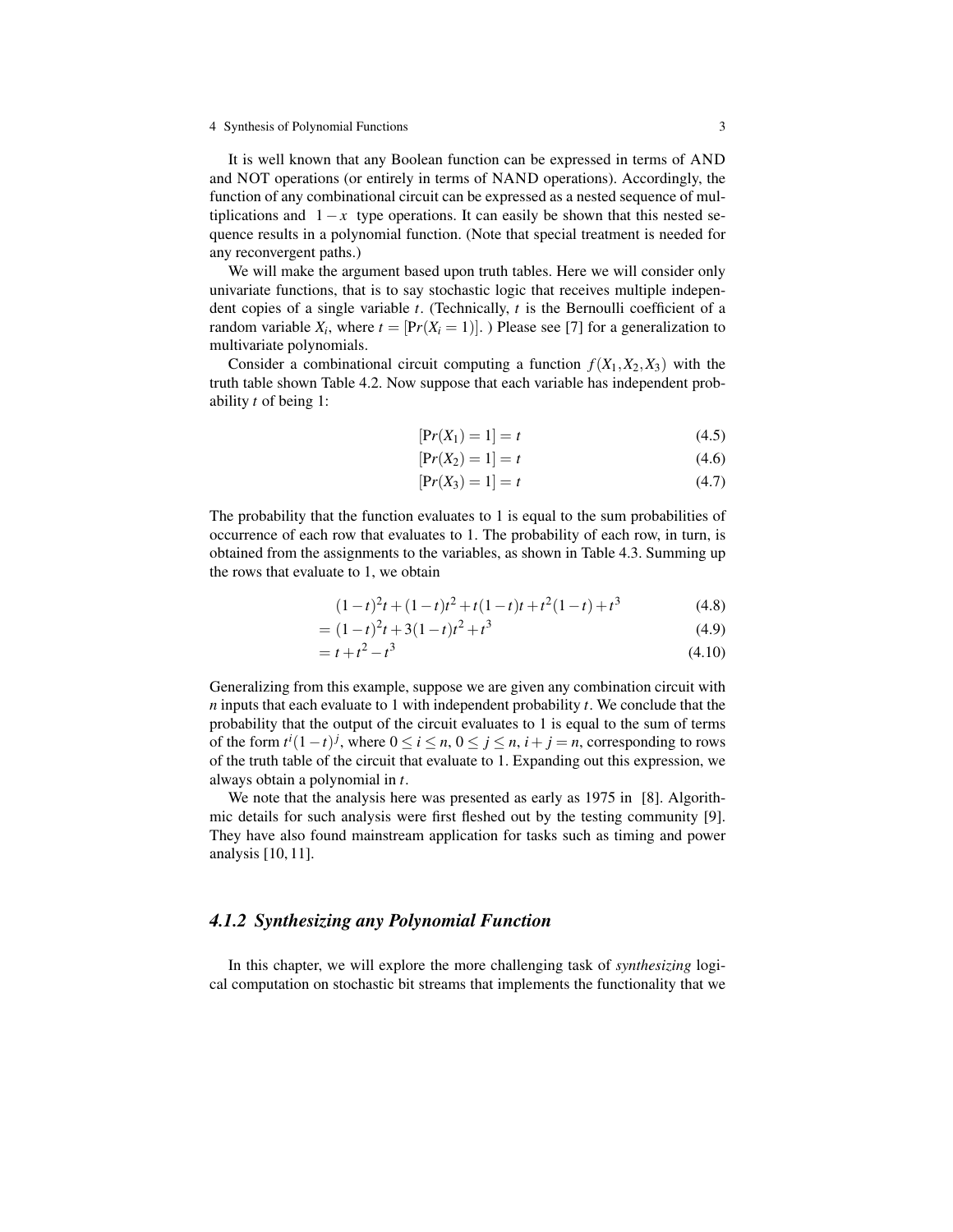Table 4.2: Truth Table for a Combinational Circuit

|                  |  | $X_1$ $X_2$ $X_3$ $f(X_1, X_2, X_3)$ |
|------------------|--|--------------------------------------|
|                  |  |                                      |
| $\boldsymbol{0}$ |  |                                      |
| $\overline{0}$   |  |                                      |
| 0                |  |                                      |
|                  |  |                                      |
|                  |  |                                      |
|                  |  |                                      |
|                  |  |                                      |
|                  |  |                                      |

Table 4.3: Probabilities of Each Row in Table 4.2, assuming each variable has independent probability *t*.

> $X_1$   $X_2$   $X_3$  Probability of Row  $f(X_1, X_2, X_3)$ 0 0 0  $(1-t)^3$  0 0 0 1  $(1-t)^2t$  1  $0 \quad 1 \quad 0 \mid (1-t)t(1-t)$  |0 0 1 1  $\left| (1-t)t^2 \right|$  1 1 0 0  $\int_0^1 t(1-t)^2$  $\begin{bmatrix} 0 \\ 1 \end{bmatrix}$  $\begin{array}{ccc|c} 1 & 0 & 1 & t(1-t)t \\ 1 & 1 & 0 & t^2(1-t) \end{array}$  1 1 1 0  $|t^2(1-t)|$  1  $1 \quad 1 \quad 1 \quad t^3$ <sup>3</sup> 1

want. Naturally, since we are mapping probabilities to probabilities, we can only implement functions that map the unit interval  $[0,1]$  onto the unit interval  $[0,1]$ . Consider the behavior of a *multiplexer*, shown in Figure 4.1. It implements scaled addition: with stochastic inputs *a*,*b* and a stochastic select input *s*, it computes a stochastic output *c*:

$$
c = sa + (1 - s)b.
$$
 (4.11)

(We use the convention of upper case letters for random variables and lower case letters for the corresponding probabilities.)



Fig. 4.1: Scaled addition on stochastic bit streams, with a multiplexer (MUX). Here the inputs are  $1/8,5/8$ , and  $2/8$ . The output is  $2/8 \times 1/8 + (1-2/8) \times 5/8 = 4/8$ , as expected.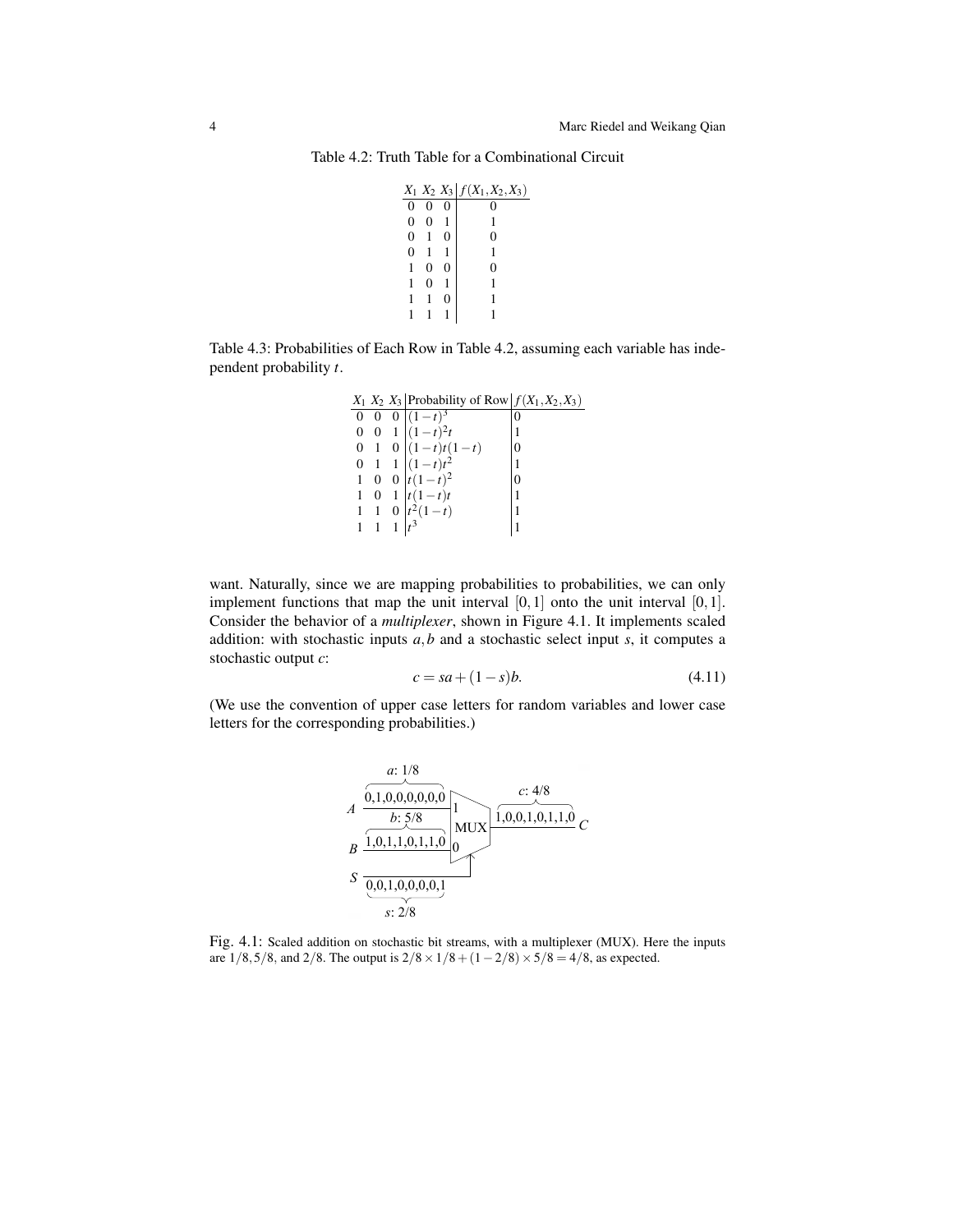Based on the constructs for multiplication (an AND gate) and scaled addition (a multiplexer), we can readily implement polynomial functions of a specific form, namely polynomials with non-negative coefficients that sum up to a value no more than one:

$$
g(t) = \sum_{i=0}^{n} a_i t^i
$$

where, for all  $i = 0, \ldots, n, a_i \ge 0$  and  $\sum_{i=0}^{n} a_i \le 1$ .

For example, suppose that we want to implement the polynomial  $g(t) = 0.3t^2 +$  $0.3t + 0.2$ . We first decompose it in terms of multiplications of the form  $a \cdot b$  and scaled additions of the form  $sa + (1 - s)b$ , where *s* is a constant:

$$
g(t) = 0.8(0.75(0.5t^2 + 0.5t) + 0.25 \cdot 1).
$$

Then, we reconstruct it with the following sequence of multiplications and scaled additions:

$$
w_1 = t \cdot t,
$$
  
\n
$$
w_2 = 0.5w_1 + (1 - 0.5)t,
$$
  
\n
$$
w_3 = 0.75w_2 + (1 - 0.75) \cdot 1,
$$
  
\n
$$
w_4 = 0.8 \cdot w_3.
$$

The circuit implementing this sequence of operations is shown in Figure 4.2. In the figure, the inputs are labeled with the probabilities of the bits of the corresponding stochastic streams. Some of the inputs have fixed probabilities and the others have variable probabilities *t*. Note that the different lines with the input *t* are each fed with *independent* stochastic streams with bits that have probability *t*.



Fig. 4.2: Computation on stochastic bit streams implementing the polynomial  $g(t) = 0.3t^2 +$  $0.3t + 0.2$ .

What if the target function is a polynomial that is not decomposable this way? Suppose that it maps the unit interval onto the unit interval but it has some coefficients less than zero or some greater than one. For instance, consider the polynomial  $g(t) = \frac{3}{4} - t + \frac{3}{4}t^2$ . It is not apparent how to construct a network of stochastic multipliers and adders to implement it.

We propose a general method for synthesizing arbitrary univariate polynomial functions on stochastic bit streams. A necessary condition is that the target poly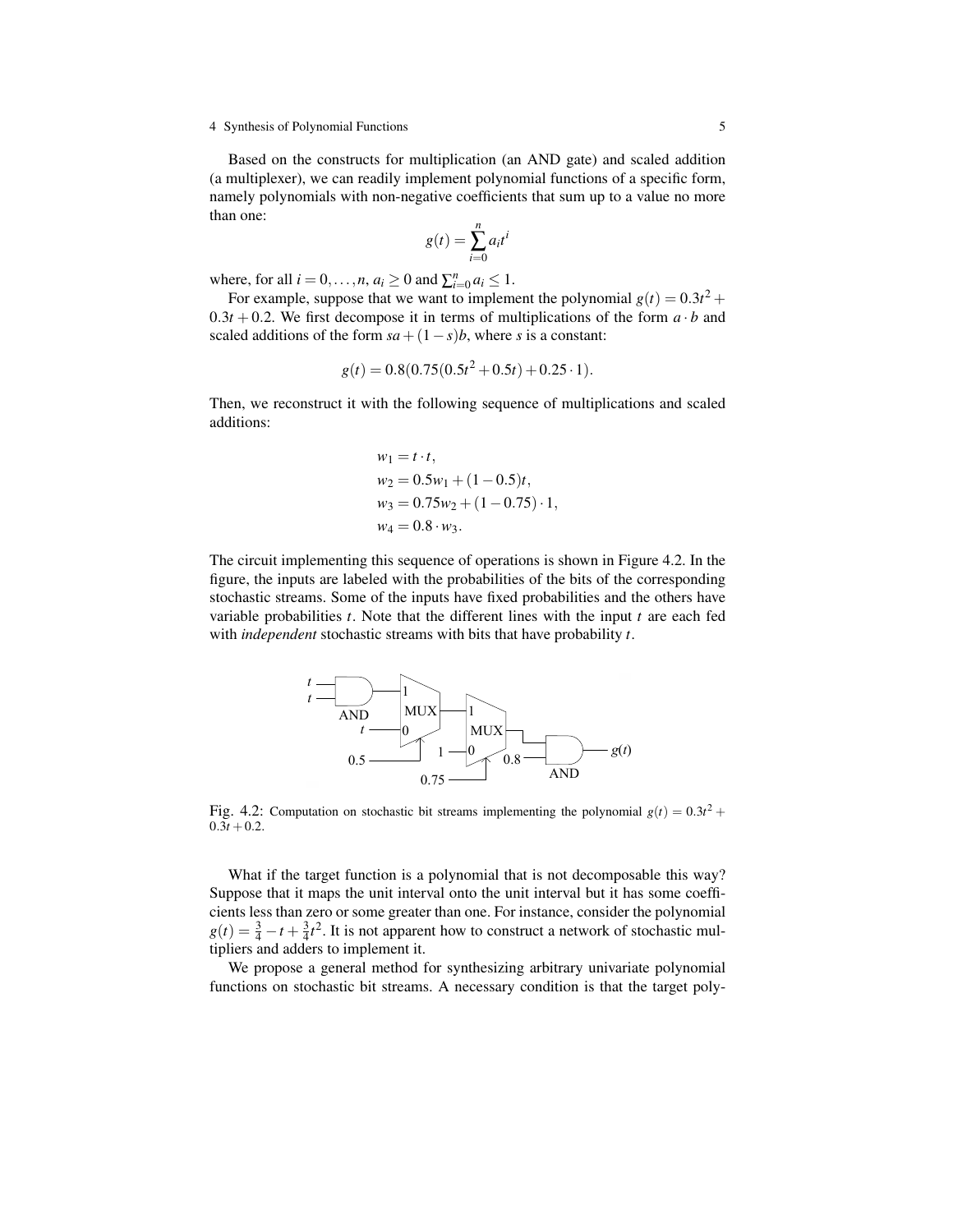nomial maps the unit interval onto the unit interval. We show that this condition is also sufficient: we provide a constructive method for implementing any polynomial that satisfies this condition. Our method is based on some novel mathematics for manipulating polynomials in a special form called a Bernstein polynomial [12–15]. In [16] we showed how to convert a general power-form polynomial into a Bernstein polynomial with coefficients in the unit interval. In [17] we showed how to realize such a polynomial with a form of "generalized multiplexing."

We illustrate the basic steps of our synthesis method with the example of  $g(t)$  =  $\frac{3}{4} - t + \frac{3}{4}t^2$ . (We define Bernstein polynomials in Section 4.2. We provide further details regarding the synthesis method in Section 4.3.)

1. Convert the polynomial into a Bernstein polynomial with all coefficients in the unit interval:

$$
g(t) = \frac{3}{4} \cdot [(1-t)^2] + \frac{1}{4} \cdot [2t(1-t)] + \frac{1}{2} \cdot [t^2].
$$

Note that the coefficients of the Bernstein polynomial are  $\frac{3}{4}$ ,  $\frac{1}{4}$  and  $\frac{1}{2}$ , all of which are in the unit interval.

2. Implement the Bernstein polynomial with a multiplexing circuit, as shown in Figure 4.3. The block labeled "+" counts the number of ones among its two inputs; this is either 0, 1, or 2. The multiplexer selects one of its three inputs as its output according to this value. Note that the inputs with probability *t* are each fed with *independent* stochastic streams with bits that have probability *t*.



Fig. 4.3: A generalized multiplexing circuit implementing the polynomial  $g(t) = \frac{3}{4} - t + \frac{3}{4}t^2$ .

# 4.2 Bernstein Polynomials

In this section, we introduce a specific type of polynomial that we use, namely Bernstein polynomials [12, 13].

**Definition 1.** A **Bernstein polynomial** of degree *n*, denoted as  $B_n(t)$ , is a polynomial expressed in the following form [15]: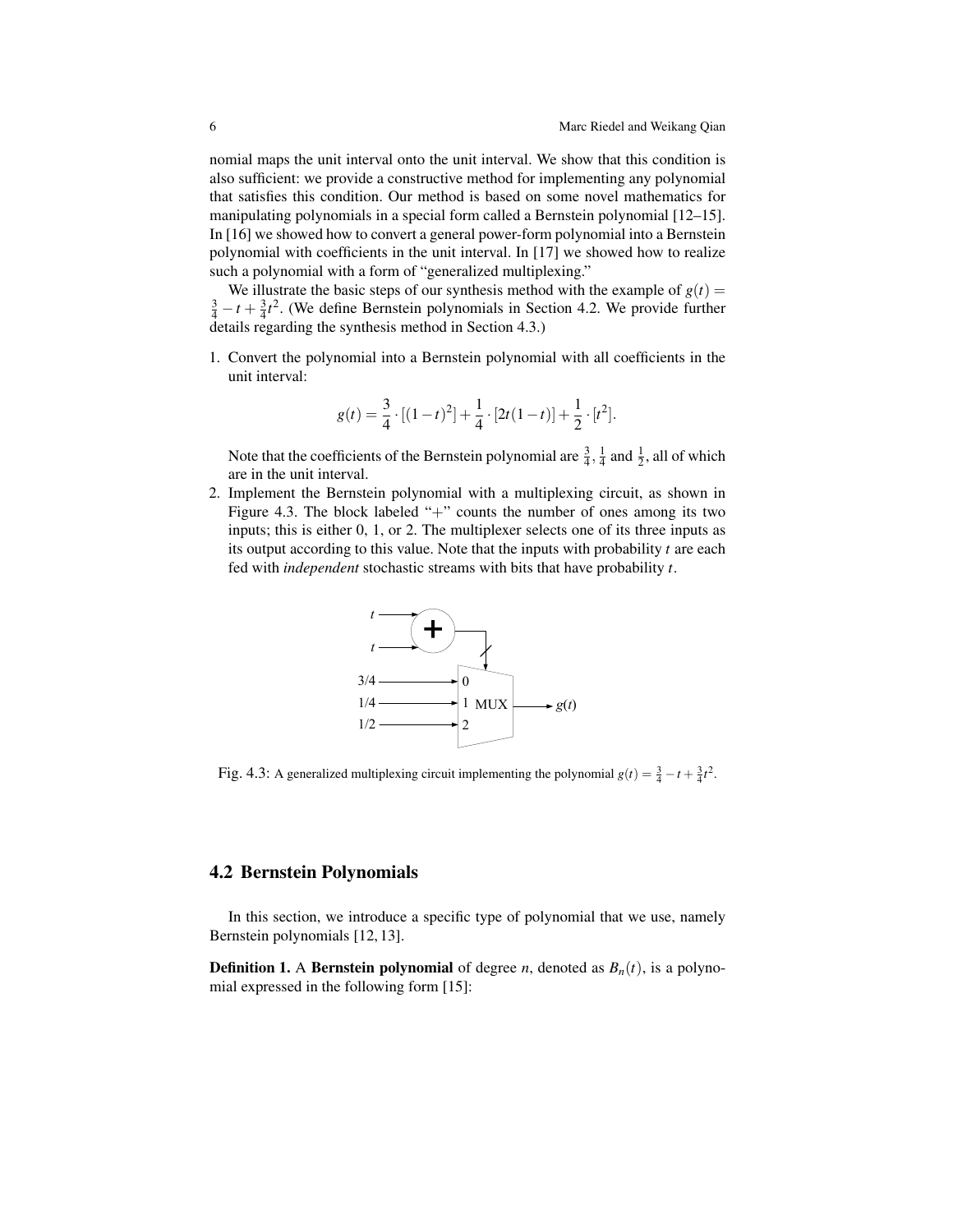$$
\sum_{k=0}^{n} \beta_{k,n} b_{k,n}(t),
$$
\n(4.12)

where each  $\beta_{k,n}$ ,  $k = 0, 1, \ldots, n$ , is a real number and

$$
b_{k,n}(t) = \binom{n}{k} t^k (1-t)^{n-k}.
$$
\n(4.13)

The coefficients  $\beta_{k,n}$  are called **Bernstein coefficients** and the polynomials  $b_{0,n}(t), b_{1,n}(t), \ldots, b_{n,n}(t)$ are called **Bernstein basis polynomials** of degree  $n$ .  $\Box$ 

We list some pertinent properties of Bernstein polynomials.

1. The *positivity* property: For all  $k = 0, 1, \ldots, n$  and all *t* in [0, 1], we have

$$
b_{k,n}(t) \ge 0. \tag{4.14}
$$

2. The *partition of unity* property:

The binomial expansion of the left-hand side of the equality  $(t + (1 - t))^n = 1$ shows that the sum of all Bernstein basis polynomials of degree *n* is the constant 1, i.e.,

$$
\sum_{k=0}^{n} b_{k,n}(t) = 1.
$$
\n(4.15)

3. Converting power-form coefficients to Bernstein coefficients:

The set of Bernstein basis polynomials  $b_{0,n}(t), b_{1,n}(t), \ldots, b_{n,n}(t)$  forms a basis of the vector space of polynomials of real coefficients and degree no more than *n* [14]. Each power basis function  $t^j$  can be uniquely expressed as a linear combination of the  $n+1$  Bernstein basis polynomials:

$$
t^{j} = \sum_{k=0}^{n} \sigma_{jk} b_{k,n}(t),
$$
\n(4.16)

for  $j = 0, 1, \ldots, n$ . To determine the entries of the transformation matrix  $\sigma$ , we write

$$
t^{j} = t^{j} (t + (1 - t))^{n - j}
$$

and perform a binomial expansion on the right hand side. This gives

$$
t^j = \sum_{k=j}^n \frac{\binom{k}{j}}{\binom{n}{j}} b_{k,n}(t),
$$

for  $j = 0, 1, \ldots, n$ . Therefore, we have

<sup>&</sup>lt;sup>1</sup> Here  $\binom{n}{k}$  denotes the binomial coefficient "*n* choose *k*."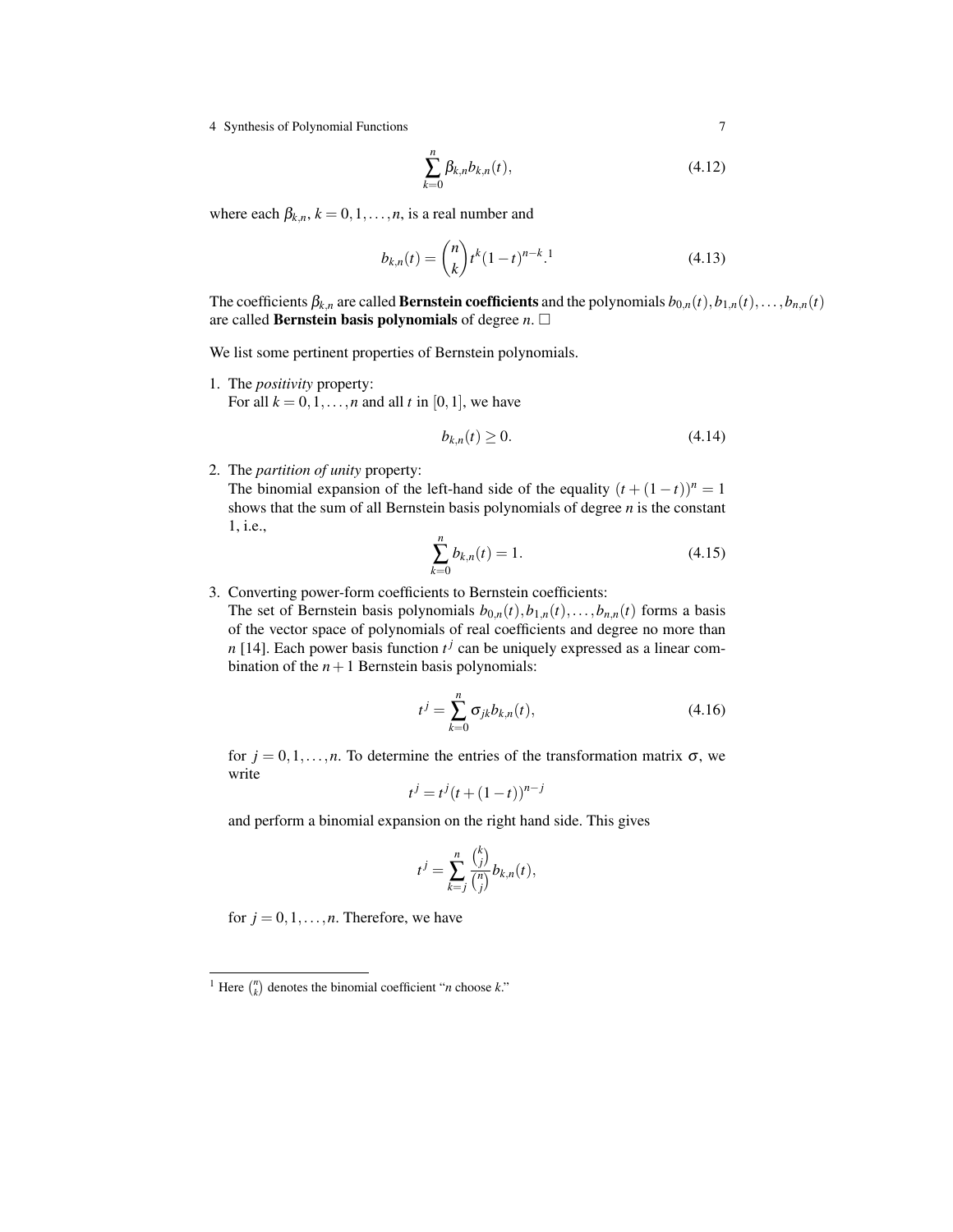8 Marc Riedel and Weikang Qian

$$
\sigma_{jk} = \begin{cases} {k \choose j} {n \choose j}^{-1}, & \text{for } j \le k \\ 0, & \text{for } j > k. \end{cases}
$$
 (4.17)

Suppose that a power-form polynomial of degree no more than *n* is

$$
g(t) = \sum_{k=0}^{n} a_{k,n} t^k
$$
 (4.18)

and the Bernstein polynomial of degree *n* of *g* is

$$
g(t) = \sum_{k=0}^{n} \beta_{k,n} b_{k,n}(t).
$$
 (4.19)

Substituting Equations (4.16) and (4.17) into Equation (4.18) and comparing the Bernstein coefficients, we have

$$
\beta_{k,n} = \sum_{j=0}^{n} a_{j,n} \sigma_{jk} = \sum_{j=0}^{k} {k \choose j} {n \choose j}^{-1} a_{j,n}.
$$
 (4.20)

Equation (4.20) provide a means for obtaining Bernstein coefficients from powerform coefficients.

4. Degree elevation:

Based on Equation (4.13), we have that for all  $k = 0, 1, \ldots, m$ ,

$$
\frac{1}{\binom{m+1}{k}}b_{k,m+1}(t) + \frac{1}{\binom{m+1}{k+1}}b_{k+1,m+1}(t)
$$
  
= $t^k(1-t)^{m+1-k} + t^{k+1}(1-t)^{m-k}$   
= $t^k(1-t)^{m-k} = \frac{1}{\binom{m}{k}}b_{k,m}(t),$ 

or

$$
b_{k,m}(t) = \frac{\binom{m}{k}}{\binom{m+1}{k}} b_{k,m+1}(t) + \frac{\binom{m}{k}}{\binom{m+1}{k+1}} b_{k+1,m+1}(t)
$$
  
= 
$$
\frac{m+1-k}{m+1} b_{k,m+1}(t) + \frac{k+1}{m+1} b_{k+1,m+1}(t).
$$
 (4.21)

Given a power-form polynomial *g* of degree *n*, for any  $m \ge n$ , *g* can be uniquely converted into a Bernstein polynomial of degree *m*. Suppose that the Bernstein polynomials of degree  $m$  and degree  $m + 1$  of  $g$  are *m* ∑ *k*=0  $\beta_{k,m} b_{k,m}(t)$  and *m*+1 ∑ *k*=0  $\beta_{k,m+1}b_{k,m+1}(t)$ , respectively. We have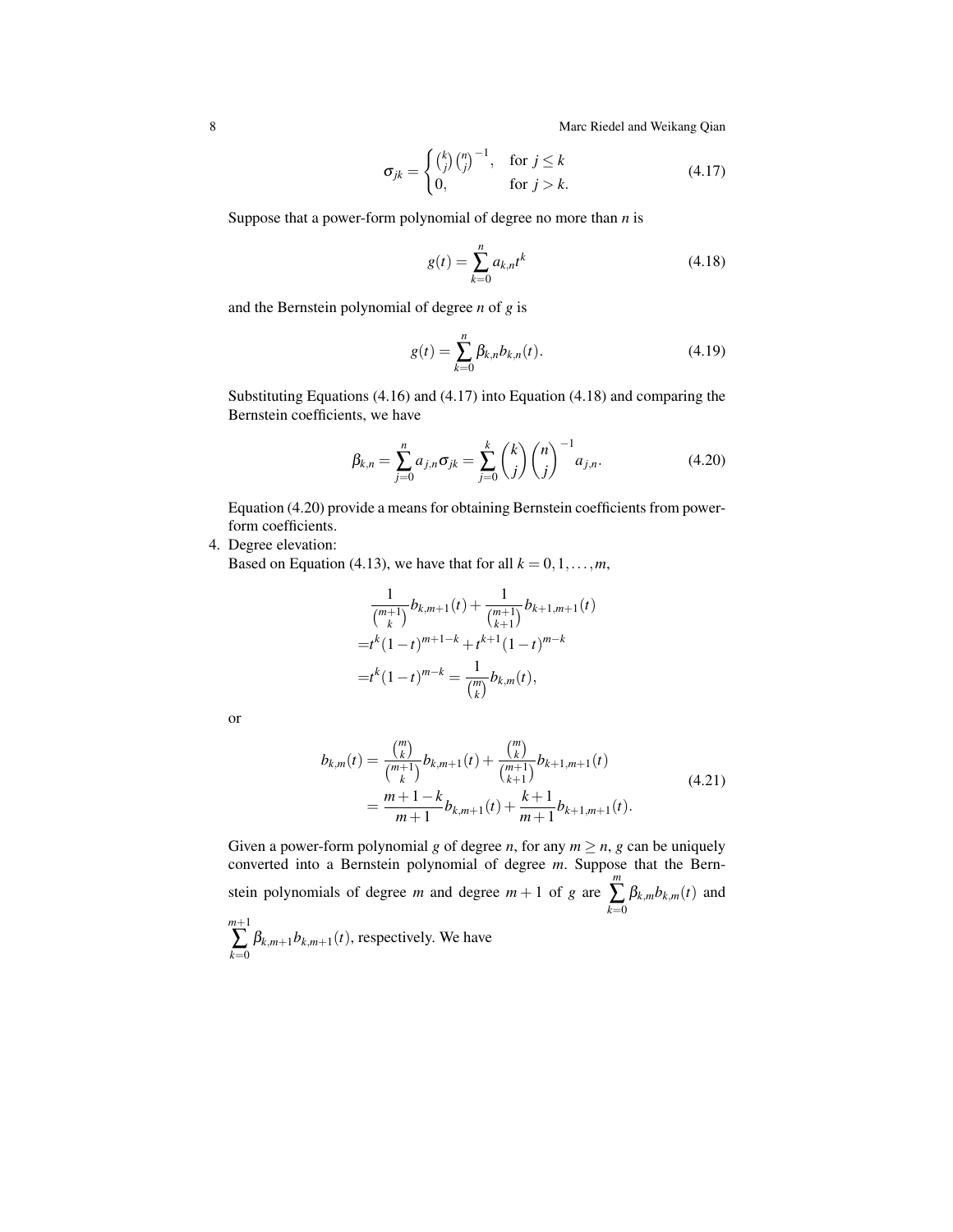$$
\sum_{k=0}^{m} \beta_{k,m} b_{k,m}(t) = \sum_{k=0}^{m+1} \beta_{k,m+1} b_{k,m+1}(t).
$$
 (4.22)

Substituting Equation (4.21) into the left-hand side of Equation (4.22) and comparing the Bernstein coefficients, we have

$$
\beta_{k,m+1} = \begin{cases}\n\beta_{0,m}, & \text{for } k = 0 \\
\frac{k}{m+1}\beta_{k-1,m} + \left(1 - \frac{k}{m+1}\right)\beta_{k,m}, & \text{for } 1 \le k \le m \\
\beta_{m,m}, & \text{for } k = m+1.\n\end{cases}
$$
\n(4.23)

Equation (4.23) provides a means for obtaining the coefficients of the Bernstein polynomial of degree  $m+1$  of *g* from the coefficients of the Bernstein polynomial of degree *m* of *g*. We will call this procedure *degree elevation*.

# *4.2.1 Uniform Approximation and Bernstein Polynomials with Coefficients in the Unit Interval*

In this section, we present two of our major mathematical findings on Bernstein polynomials. The first result pertains to uniform approximation with Bernstein polynomials. We show that, given a power-form polynomial *g*, we can obtain a Bernstein polynomial of degree *m* with coefficients that are as close as desired to the corresponding values of *g* evaluated at the points  $0, \frac{1}{m}, \frac{2}{m}, \ldots, 1$ , provided that *m* is sufficiently large. This result is formally stated by the following theorem.

**Theorem 4.1.** Let g be a polynomial of degree  $n \geq 0$ . For any  $\varepsilon > 0$ , there exists a *positive integer*  $M \ge n$  *such that for all integers*  $m \ge M$  *and*  $k = 0, 1, \ldots, m$ *, we have* 

$$
\left|\beta_{k,m}-g\left(\frac{k}{m}\right)\right|<\varepsilon,
$$

 $where \ \beta_{0,m}, \beta_{1,m}, \ldots, \beta_{m,m} \ satisfy \ g(t) =$ *m* ∑ *k*=0  $\beta_{k,m} b_{k,m}(t)$ .

Please see [7] for the proof of the above theorem.

The second result pertains to a special type of Bernstein polynomials: those with coefficients that are all in the unit interval. We are interested in this type of Bernstein polynomial since we can show that it can implemented by logical computation on stochastic bit streams

**Definition 2.** Define *U* to be the set of Bernstein polynomials with coefficients that are all in the unit interval  $[0,1]$ :

$$
U=\left\{p(t) \mid \exists n\geq 1, 0\leq \beta_{0,n}, \beta_{1,n},\ldots,\beta_{n,n}\leq 1, \text{ such that } p(t)=\sum_{k=0}^n \beta_{k,n}b_{k,n}(t)\right\}.\square
$$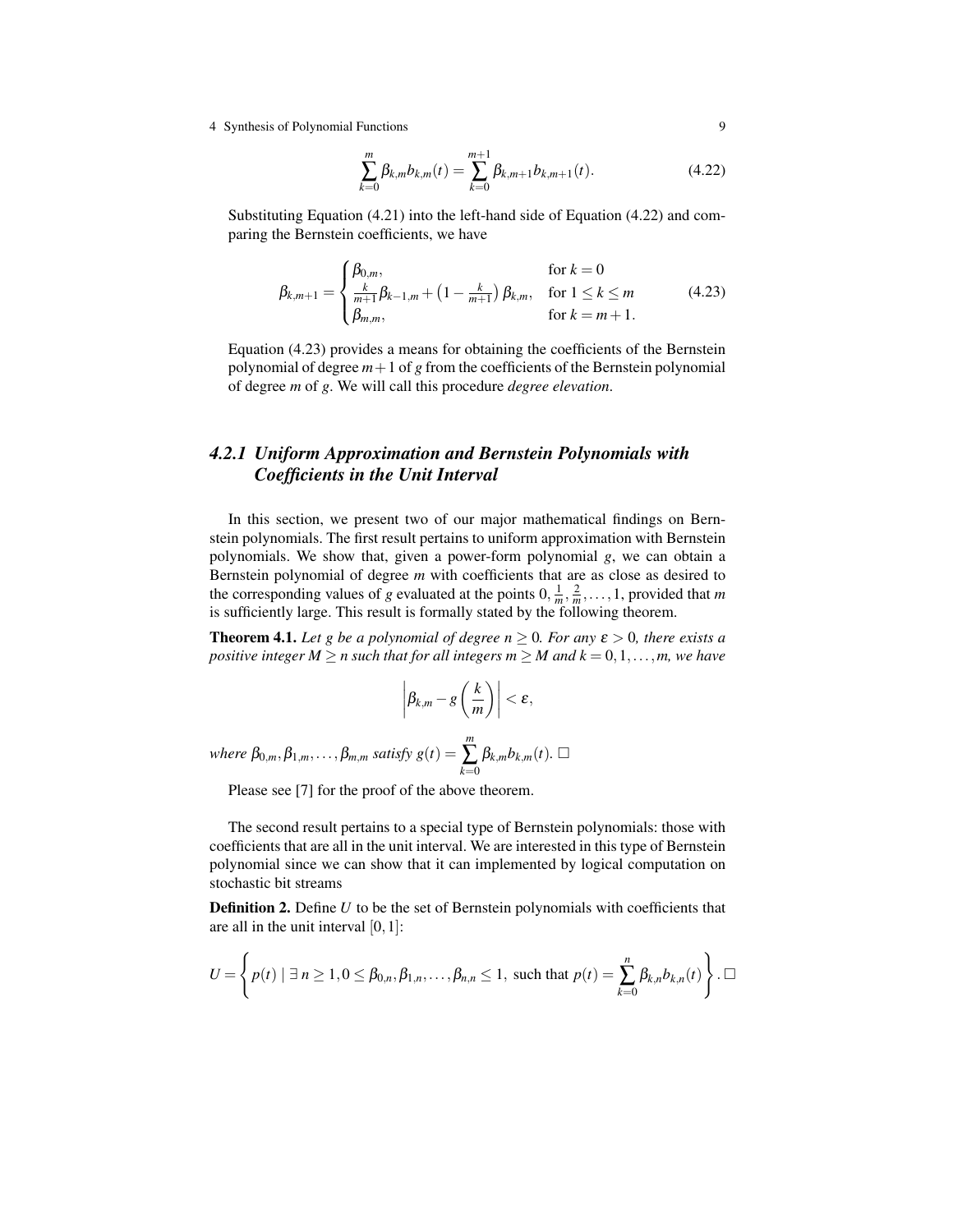The question we are interested in is: which (power-form) polynomials can be converted into Bernstein polynomials in *U*?

**Definition 3.** Define the set *V* to be the set of polynomials which are either identically equal to 0 or equal to 1, or map the open interval  $(0,1)$  into  $(0,1)$  and the points 0 and 1 into the closed interval [0,1], i.e.,

$$
V = \{ p(t) \mid p(t) \equiv 0, \text{ or } p(t) \equiv 1, \text{ or } 0 < p(t) < 1, \forall t \in (0, 1) \text{ and } 0 \le p(0), p(1) \le 1 \}. \square
$$

We prove that the set *U* and the set *V* are equivalent, thus giving a clear characterization of the set *U*.

#### Theorem 4.2.

$$
V=U.\qquad \Box
$$

The proof of the above theorem utilizes Theorem 4.1. Please see [7] for the proof.

We end this section with two examples illustrating Theorem 4.2. In what follows, we will refer to a Bernstein polynomial of degree *n* converted from a polynomial *g* as "the Bernstein polynomial of degree *n* of *g*". When we say that a polynomial is of degree *n*, we mean that the power-form of the polynomial is of degree *n*.

*Example 1*. Consider the polynomial  $g(t) = \frac{5}{8} - \frac{15}{8}t + \frac{9}{4}t^2$ . It maps the open interval  $(0, 1)$  into  $(0, 1)$  with  $g(0) = \frac{5}{8}$  and  $g(1) = 1$ . Thus, *g* is in the set *V*. Based on Theorem 4.2, we have that  $g$  is in the set  $U$ . We verify this by considering Bernstein polynomials of increasing degree.

• The Bernstein polynomial of degree 2 of *g* is

$$
g(t) = \frac{5}{8} \cdot b_{0,2}(t) + \left(-\frac{5}{16}\right) \cdot b_{1,2}(t) + 1 \cdot b_{2,2}(t).
$$

Note that the coefficient  $\beta_{1,2} = -\frac{5}{16} < 0$ .

• The Bernstein polynomial of degree 3 of *g* is

$$
g(t) = \frac{5}{8} \cdot b_{0,3}(t) + 0 \cdot b_{1,3}(t) + \frac{1}{8} \cdot b_{2,3}(t) + 1 \cdot b_{3,3}(t).
$$

Note that all the coefficients are in [0, 1].

Since the Bernstein polynomial of degree 3 of *g* satisfies Definition 2, we conclude that *g* is in the set  $U \square$ 

*Example 2*. Consider the polynomial  $g(t) = \frac{1}{4} - t + t^2$ . Since  $g(0.5) = 0$ , thus *g* is not in the set *V*. Based on Theorem 4.2, we have that *g* is not in the set *U*. We verify this. By contraposition, suppose that there exist  $n \ge 1$  and  $0 \le \beta_{0,n}, \beta_{1,n}, \ldots, \beta_{n,n} \le 1$ such that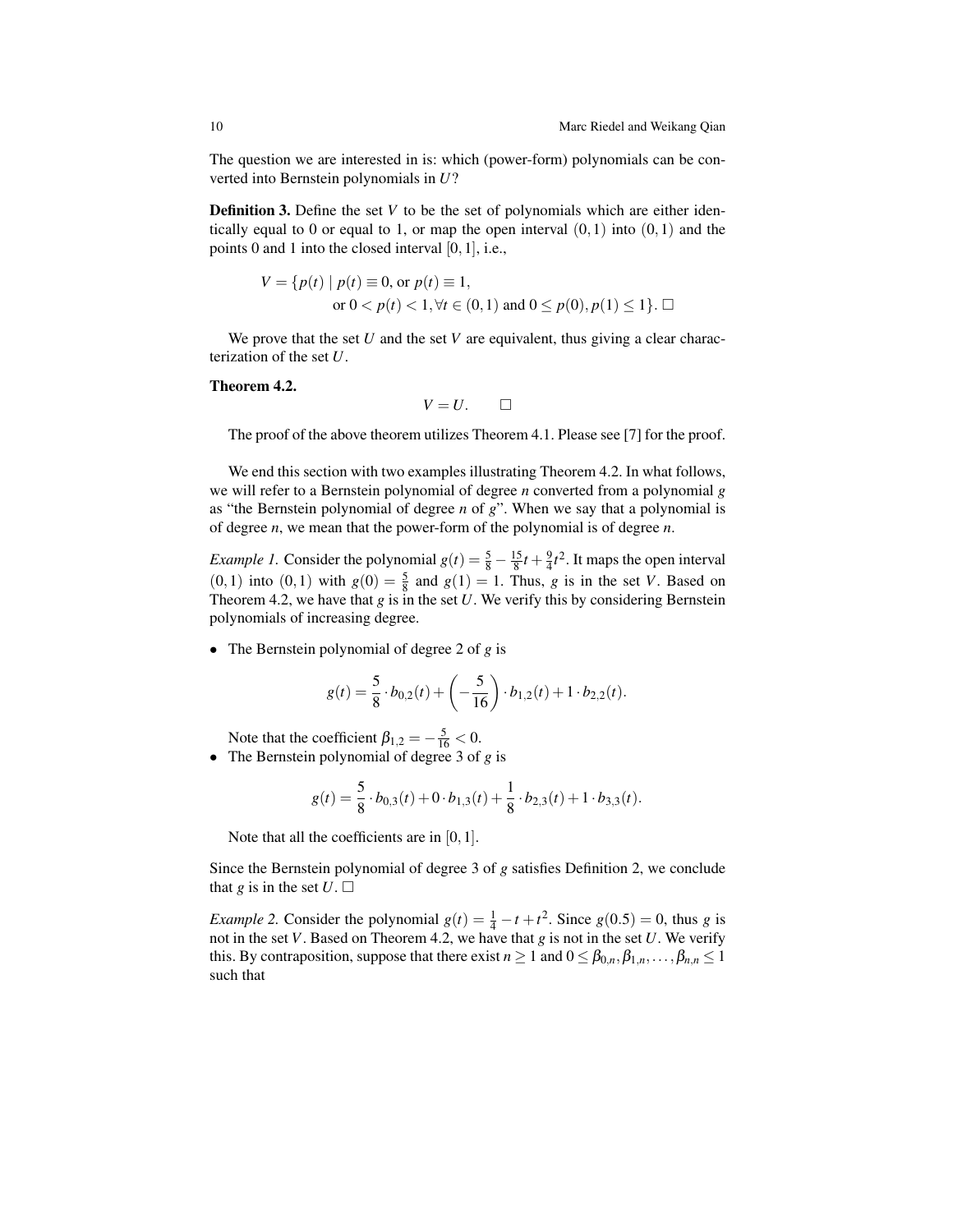$$
g(t) = \sum_{k=0}^n \beta_{k,n} b_{k,n}(t).
$$

Since  $g(0.5) = 0$ , therefore, *n* ∑ *k*=0  $\beta_{k,n}b_{k,n}(0.5) = 0$ . Note that for all  $k = 0, 1, ..., n$ ,  $b_{k,n}(0.5) > 0$ . Thus, we have that for all  $k = 0, 1, \ldots, n$ ,  $\beta_{k,n} = 0$ . Therefore,  $g(t) \equiv 0$ , which contradicts the original assumption about *g*. Thus, *g* is not in the set  $U \square$ 

## 4.3 Synthesizing Polynomial Functions

Computation on stochastic bit streams generally implements a multivariate polynomial  $F(x_1,...,x_n)$  with integer coefficients. The degree of each variable is at most one, i.e., there are no terms with variables raised to the power of two, three or higher. If we associate some of the  $x_i$ 's of the polynomial  $F(x_1,...,x_n)$  with real constants in the unit interval and the others with a common variable *t*, then the function *F* becomes a real-coefficient *univariate* polynomial *g*(*t*). With different choices of the original Boolean function *f* and different settings of the probabilities of the *xi*'s, we get different polynomials *g*(*t*).

*Example 3.* Consider the function implemented by a multiplexer operating on stochastic bit streams, *A*, *B*, and *S*. It is a multivariate polynomial,  $g(a,b,s) = sa + (1-s)b$ *b*+*sa*−*sb*. The polynomial has integer coefficients. The degree of each variable is at most one. If we set  $s = a = t$  and  $b = 0.8$  in the polynomial, then we get a univariate polynomial *g*(*t*) = 0.8 − 0.8*t* + *t*<sup>2</sup>. □

The first question that arises is: what kind of univariate polynomials can be implemented by computation on stochastic bit streams? In [16], we proved the following theorem stating a necessary condition on the polynomials. The theorem essentially says that, given inputs that are probability values – that is to say, real values in the unit interval – the polynomial must also evaluate to a probability value. There is a caveat here: if the polynomial is not identically equal to 0 or 1, then it must evaluate to a value in the open interval  $(0,1)$  when the input is also in the open interval  $(0,1)$ .

Theorem 4.3. *If a polynomial g*(*t*) *can be implemented by logical computation on stochastic bit streams, then*

*1.*  $g(t)$  *is identically equal to 0 or 1* ( $g(t) \equiv 0$  *or* 1*), or* 

2.  $g(t)$  *maps the open interval*  $(0,1)$  *to itself*  $(g(t) \in (0,1)$ *, for all*  $t \in (0,1)$ *)* and  $0 \leq g(0), g(1) \leq 1.$ 

For instance, as shown in Example 3, the polynomial  $g(t) = 0.8 - 0.8t + t^2$  can be implemented by logical computation on stochastic bit streams. It is not hard to see that  $g(t)$  satisfies the necessary condition. In fact,  $g(0) = 0.8$ ,  $g(1) = 1$  and  $0 < g(t) < 1$ , for all  $0 < t < 1$ .

The next question that arises is: can *any* polynomial satisfying the necessary condition be implemented by logical computation on stochastic bit streams? If so, how?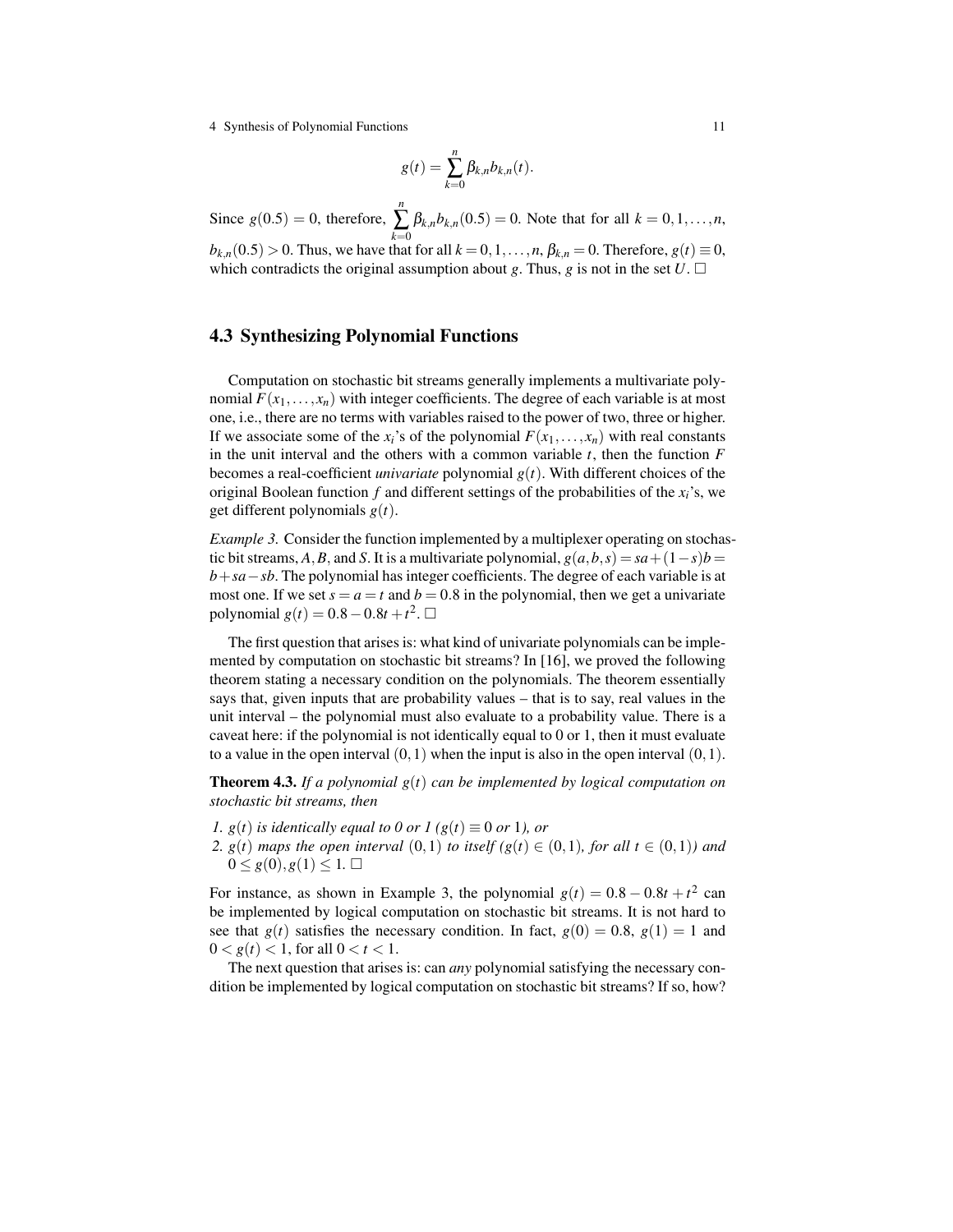We propose a synthesis method that solves this problem; constructively, we show that, provided that a polynomial satisfies the necessary condition, we can implement it. First, in Section 4.3.1, we show how to implement a Bernstein polynomial with coefficients in the unit interval. Then, in Section 4.3.2, we describe how to convert a general power-form representation into such a polynomial.

# *4.3.1 Synthesizing Bernstein Polynomials with Coefficients in the Unit Interval*

If all the coefficients of a Bernstein polynomial are in the unit interval, i.e.,  $0 \leq$  $b_{i,n} \leq 1$ , for all  $0 \leq i \leq n$ , then we can implement it with the construct shown in Figure 4.4.



Fig. 4.4: Combinational logic that implements a Bernstein polynomial  $B_n(t) = \sum_{i=0}^n b_{i,n} B_{i,n}(t)$ with all coefficients in the unit interval.

The block labeled "+" in Figure 4.4 has *n* inputs  $X_1, \ldots, X_n$  and  $\lceil \log_2(n+1) \rceil$ outputs. It consists of combinational logic that computes the weight of the inputs, that is to say, it counts the number of ones in the *n* Boolean inputs  $X_1, \ldots, X_n$ , producing a *binary radix encoding* of this count. We will call this an *n*-bit Boolean "weight counter." The multiplexer (MUX) shown in the figure has "data" inputs  $Z_0, \ldots, Z_n$ and the  $\lceil \log_2(n+1) \rceil$  outputs of the weight counter as the selecting inputs. If the binary radix encoding of the outputs of the weight counter is  $k$  ( $0 \le k \le n$ ), then the output *Y* of the multiplexer is set to *Z<sup>k</sup>* .

Figure 4.5 gives a simple design for an 8-bit Boolean weight counter based on a tree of adders. An *n*-bit Boolean weight counter can be implemented in a similar way.

In order to implement the Bernstein polynomial

$$
B_n(t)=\sum_{i=0}^n b_{i,n}B_{i,n}(t),
$$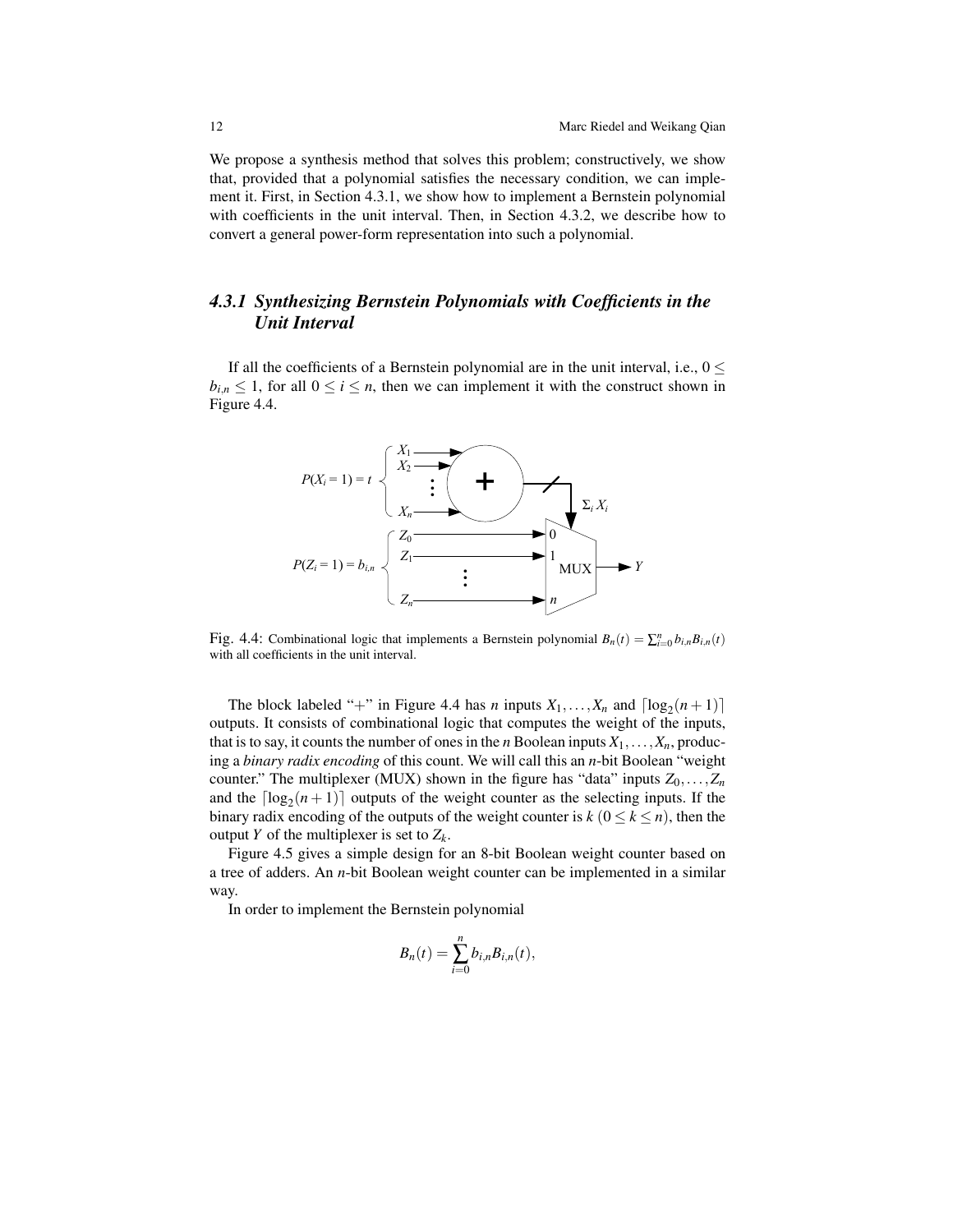

Fig. 4.5: The implementation of an 8-bit Boolean weight counter.

we set the inputs  $X_1, \ldots, X_n$  to be independent stochastic bit streams with probability *t*. Equivalently,  $X_1, \ldots, X_n$  can be viewed as independent random Boolean variables that have the same probability *t* of being one. The probability that the count of ones among the  $X_i$ 's is  $k$  ( $0 \le k \le n$ ) is given by the binomial distribution:

$$
P\left(\sum_{i=1}^{n} X_i = k\right) = {n \choose k} t^k (1-t)^{n-k} = B_{k,n}(t).
$$
 (4.24)

We set the inputs  $Z_0$ ,..., $Z_n$  to be independent stochastic bit streams with probability equal to the Bernstein coefficients  $b_{0,n}, \ldots, b_{n,n}$ , respectively. Notice that we can represent  $b_{i,n}$  with stochastic bit streams because we assume that  $0 \leq b_{i,n} \leq 1$ . Equivalently, we can view  $Z_0$ ,..., $Z_n$  as  $n+1$  independent random Boolean variables that are one with probabilities  $b_{0,n}, \ldots, b_{n,n}$ , respectively.

The probability that the output *Y* is one is

$$
y = P(Y = 1)
$$
  
=  $\sum_{k=0}^{n} \left( P\left(Y = 1 | \sum_{i=1}^{n} X_i = k \right) P\left(\sum_{i=1}^{n} X_i = k \right) \right).$  (4.25)

Since the multiplexer sets *Y* equal to  $Z_k$ , when  $\sum_{i=1}^n X_i = k$ , we have

$$
P\left(Y=1|\sum_{i=1}^{n}X_{i}=k\right)=P(Z_{k}=1)=b_{k,n}.
$$
\n(4.26)

Thus, from Equations (4.13), (4.24), (4.25), and (4.26), we have

$$
y = \sum_{k=0}^{n} b_{k,n} B_{k,n}(t) = B_n(t).
$$
 (4.27)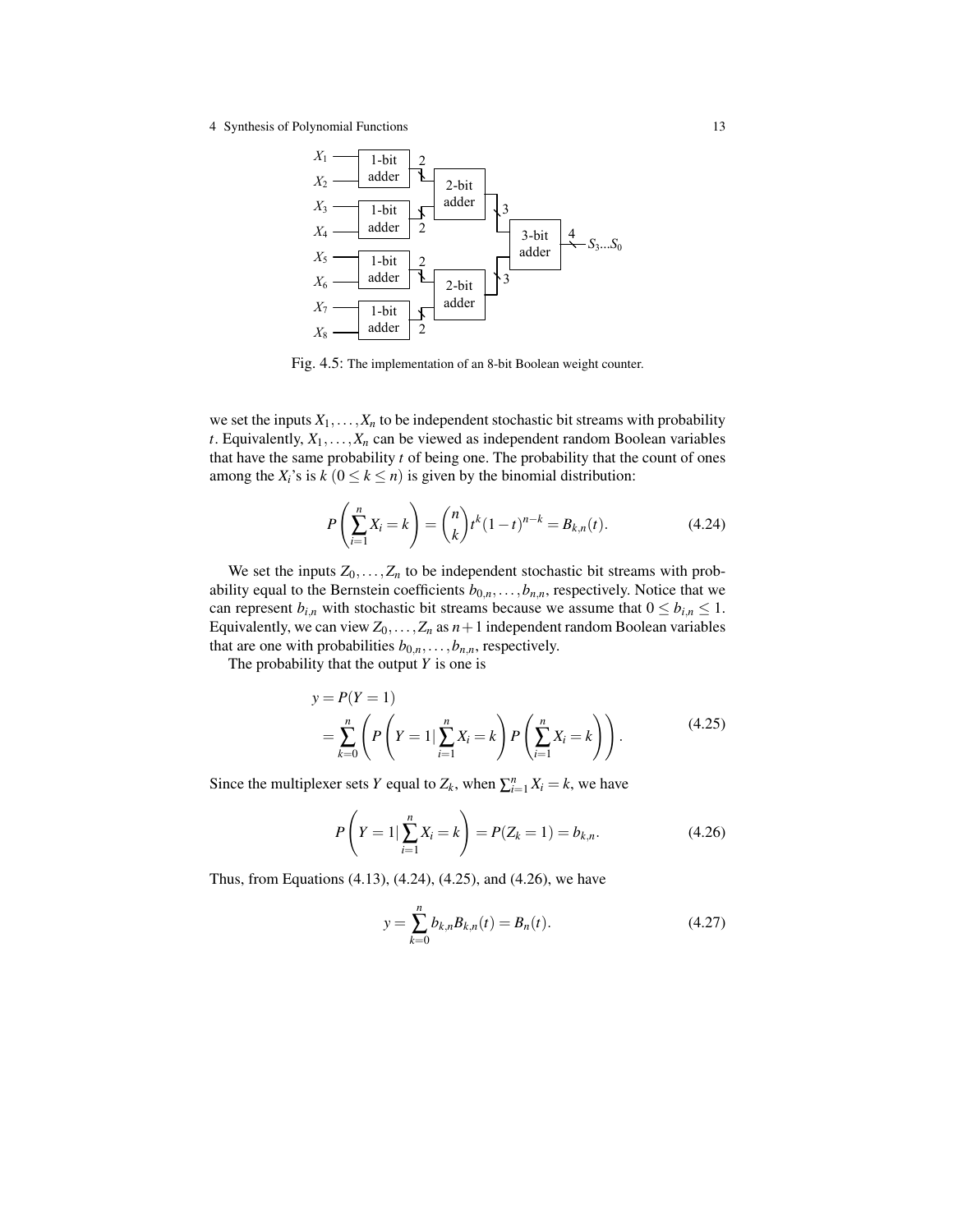We conclude that the circuit in Figure 4.4 implements the given Bernstein polynomial with all coefficients in the unit interval. We have the following theorem.

Theorem 4.4. *If all the coefficients of a Bernstein polynomial are in the unit interval, i.e.,*  $0 \le b_{i,n} \le 1$ *, for*  $0 \le i \le n$ *, then we can synthesize logical computation on stochastic bit streams to implement it.*



Fig. 4.6: Computation on stochastic bit streams that implements the Bernstein polynomial  $g_1(t)$  =  $\frac{2}{8}\overline{B}_{0,3}(t) + \frac{5}{8}\overline{B}_{1,3}(t) + \frac{3}{8}\overline{B}_{2,3}(t) + \frac{6}{8}\overline{B}_{3,3}(t)$  at  $t = 0.5$ .

*Example 4.* The polynomial  $g_1(t) = \frac{1}{4} + \frac{9}{8}$  $\frac{9}{8}t-\frac{15}{8}$  $\frac{15}{8}t^2 + \frac{5}{4}$  $\frac{3}{4}t^3$  can be converted into a Bernstein polynomial of degree 3:

$$
g_1(t) = \frac{2}{8}B_{0,3}(t) + \frac{5}{8}B_{1,3}(t) + \frac{3}{8}B_{2,3}(t) + \frac{6}{8}B_{3,3}(t). \square
$$

Figure 4.6 shows a circuit that implements this Bernstein polynomial. The function is evaluated at  $t = 0.5$ . The stochastic bit streams  $X_1, X_2$  and  $X_3$  are independent, each with probability  $t = 0.5$ . The stochastic bit streams  $Z_0, \ldots, Z_3$  have probabilities  $\frac{2}{8}$ ,  $\frac{5}{8}$ ,  $\frac{3}{8}$ , and  $\frac{6}{8}$ , respectively. As expected, the computation produces the correct output value:  $g_1(0.5) = 0.5$ .

## *4.3.2 Synthesis of Power-Form Polynomials*

In the previous section, we saw that we can implement a polynomial through logical computation on stochastic bit streams if the polynomial can be represented as a Bernstein polynomial with coefficients in the unit interval. A question that arises is: what kind of polynomials can be represented in this form? Generally, we seek to implement polynomials given to us in power form. In [16], we proved that any polynomial that satisfies Theorem 4.3 – so essentially any polynomial that maps the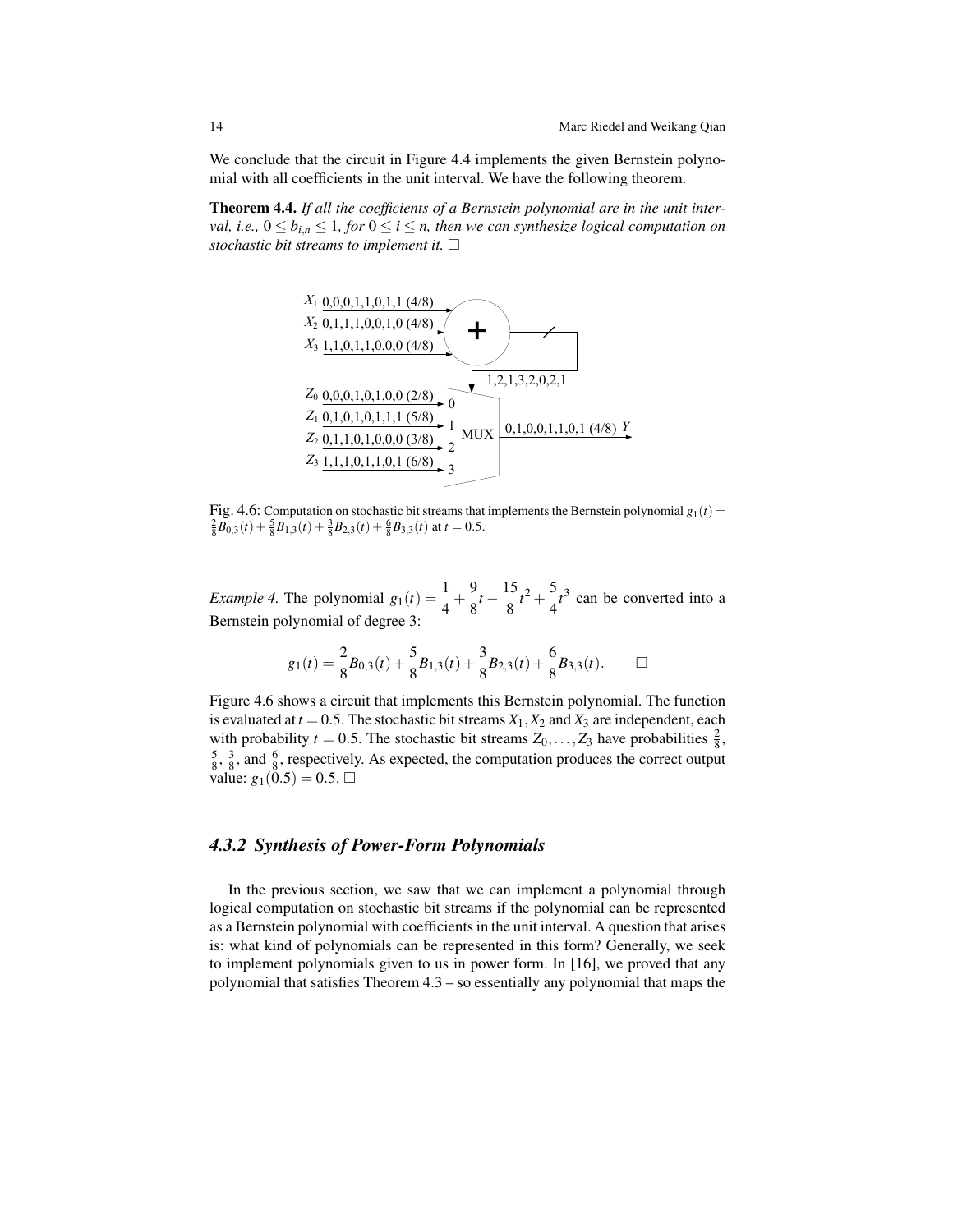unit interval onto the unit interval – can be converted into a Bernstein polynomial with all coefficients in the unit interval.<sup>2</sup> Based on this result and Theorem 4.4, we can see that the *necessary* condition shown in Theorem 4.3 is also a *sufficient* condition for a polynomial to be implemented by logical computation on stochastic bit streams.

*Example 5.* Consider the polynomial  $g_2(t) = 3t - 8t^2 + 6t^3$  of degree 3, Since  $g_2(t) \in (0,1)$ , for all  $t \in (0,1)$  and  $g_2(0) = 0, g_2(1) = 1$ , it satisfies the necessary condition shown in Theorem 4.3. Note that

$$
g_2(t) = B_{1,3}(t) - \frac{2}{3}B_{2,3}(t) + B_{3,3}(t)
$$
  
=  $\frac{3}{4}B_{1,4}(t) + \frac{1}{6}B_{2,4}(t) - \frac{1}{4}B_{3,4}(t) + B_{4,4}(t)$   
=  $\frac{3}{5}B_{1,5}(t) + \frac{2}{5}B_{2,5}(t) + B_{5,5}(t)$ .

Thus, the polynomial  $g_2(t)$  can be converted into a Bernstein polynomial with coefficients in the unit interval. The degree of such a Bernstein polynomial is 5, greater than that of the original power form polynomial.  $\square$ 

Given a power-form polynomial  $g(t) = \sum_{i=0}^{n} a_{i,n} t^i$  that satisfies the condition of Theorem 4.3, we can synthesize it in the following steps:

- 1. Let  $m = n$ . Obtain  $b_{0,m}, b_{1,m}, \ldots, b_{m,m}$  from  $a_{0,n}, a_{1,n}, \ldots, a_{n,n}$  by Equation (4.16).
- 2. Check to see if  $0 \le b_{i,m} \le 1$ , for all  $i = 0, 1, \ldots, m$ . If so, go to step 4.
- 3. Let *m* = *m* + 1. Calculate  $b_{0,m}, b_{1,m}, \ldots, b_{m,m}$  from
- *b*<sub>0</sub>*m*−1,*b*<sub>1</sub>*m*−1,...,*b*<sub>*m*−1,*m*−1</sub> based on Equation (4.13). Go to step 2. 4. Synthesize the Bernstein polynomial

$$
\mathbf{1} \quad \mathbf{1}
$$

$$
B_m(t) = \sum_{i=0}^m b_{i,m} B_{i,m}(t).
$$

with the generalized multiplexing construct in Figure 4.4.

# 4.4 Synthesizing Non-Polynomial Functions

In real applications, we often encounter non-polynomial functions, such as trigonometric functions. In this section, we discuss the implementation of such functions; further details are given in [18]. Our strategy is to approximate them by Bern-

<sup>&</sup>lt;sup>2</sup> The degree of the equivalent Bernstein polynomial with coefficients in the unit interval may be greater than the degree of the original polynomial.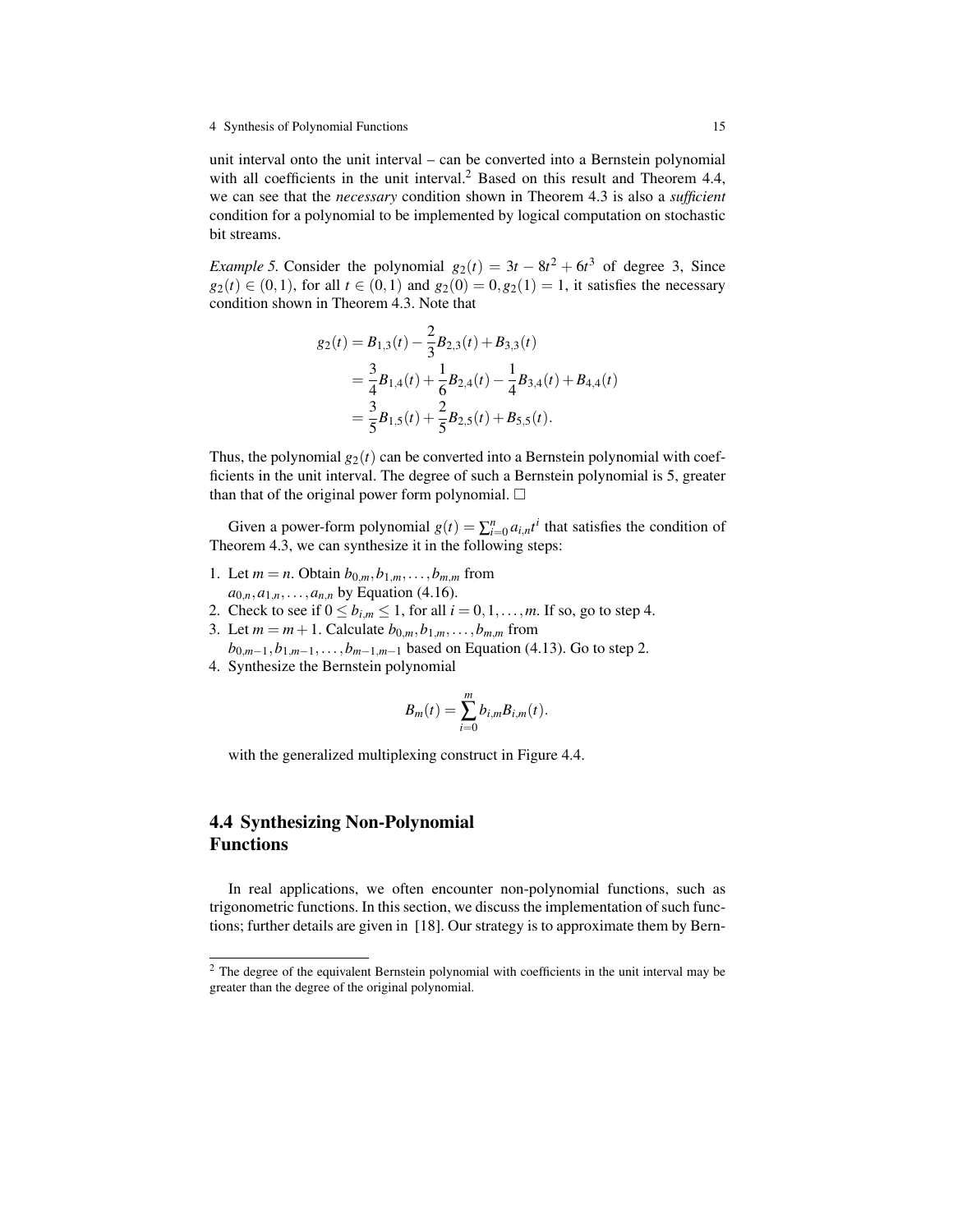stein polynomials with coefficients in the unit interval. In the previous section, we saw how to implement such Bernstein polynomials.

We formulate the problem of implementing an arbitrary function  $g(t)$  as follows. Given  $g(t)$ , a continuous function on the unit interval, and *n*, the degree of a Bernstein polynomial, find real numbers  $b_{i,n}$ ,  $i = 0, \ldots, n$ , that minimize

$$
\int_0^1 (g(t) - \sum_{i=0}^n b_{i,n} B_{i,n}(t))^2 dt,
$$
\n(4.28)

subject to

$$
0 \le b_{i,n} \le 1, \text{ for all } i = 0, 1, \dots, n. \tag{4.29}
$$

Here we try to find the optimal approximation by minimizing an objective function, Equation (4.28), that measures the approximation error. This is the square of the  $L^2$  norm on the difference between the original function  $g(t)$  and the Bernstein polynomial  $B_n(t) = \sum_{i=0}^n b_{i,n} B_{i,n}(t)$ . The integral is on the unit interval because *t*, representing a probability value, is always in the unit interval. The constraints in Equation (4.29) guarantee that the Bernstein coefficients are all in the unit interval. With such coefficients, the construct in Figure 4.4 computes an optimal approximation of the function.

The optimization problem is a constrained quadratic programming problem [18]. Its solution can be obtained using standard techniques.

*Example 6.* Consider the non-polynomial function  $g_3(t) = t^{0.45}$ . We approximate this function by a Bernstein polynomial of degree 6. By solving the constrained quadratic optimization problem, we obtain the Bernstein coefficients:

$$
b_{0,6} = 0.0955, b_{1,6} = 0.7207, b_{2,6} = 0.3476, b_{3,6} = 0.9988,
$$
  
 $b_{4,6} = 0.7017, b_{5,6} = 0.9695, b_{6,6} = 0.9939.$ 

# 4.5 Discussion

This chapter presented a necessary and sufficient condition for synthesizing stochastic functions with combinational logic: the target function must be a polynomial that maps the unit interval  $[0,1]$  to the unit interval  $[0,1]$ . The "necessary" part was easy: given stochastic inputs, any combinational circuits produces a polynomial. Since the inputs and outputs are probabilities, this polynomial maps the unit interval to the unit interval.

The "sufficient" part entailed some mathematics. First we showed that any polynomial given in power form can be transformed into a Bernstein polynomial. This was well known [13]. Next we showed that, by elevating the degree of the Bernstein polynomial, we always obtain a Bernstein polynomial with coefficients in the unit interval. This was a new result, published in [16]. Finally, we showed that any Bern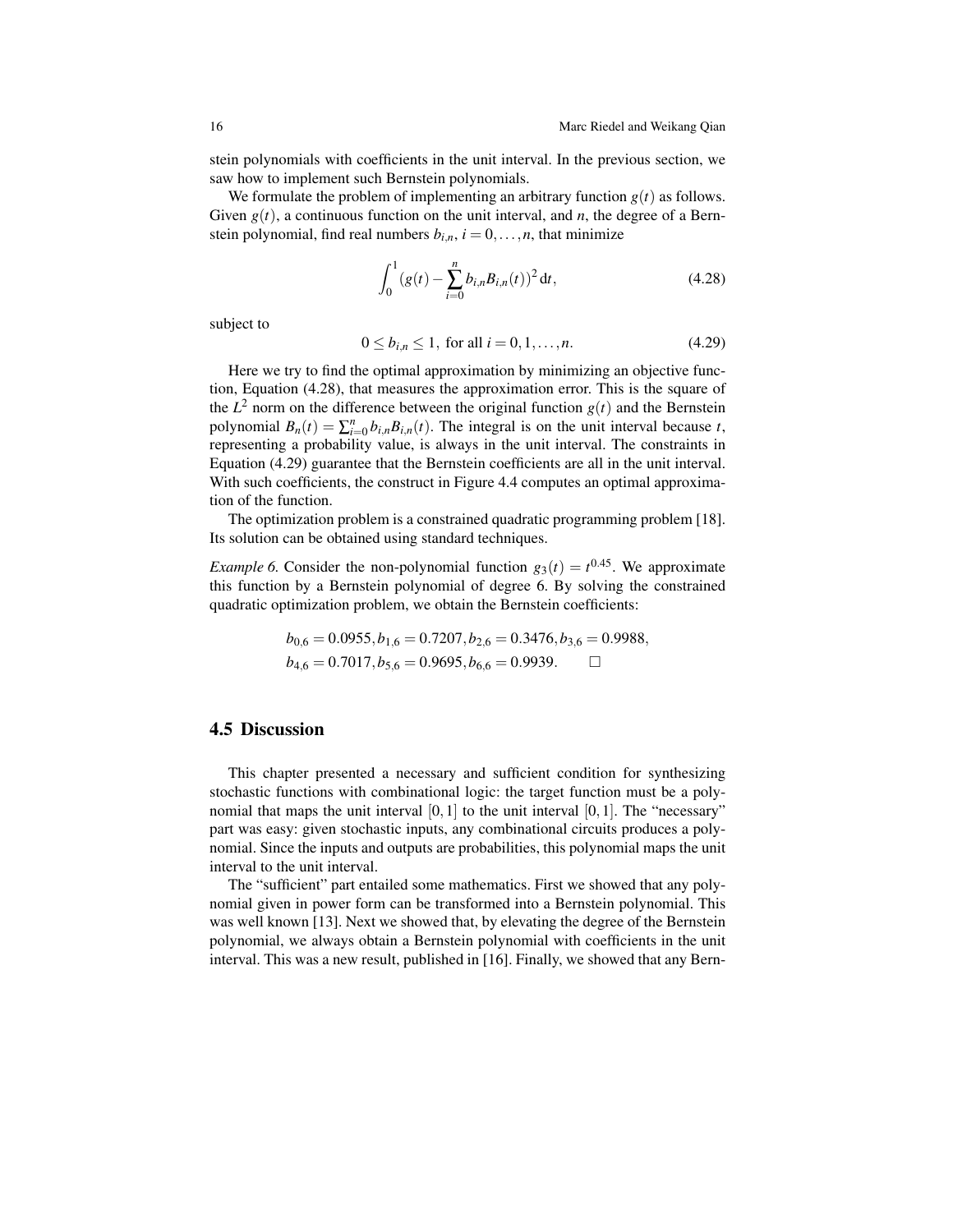stein polynomial with coefficients in the unit interval can be implemented by a form of "general multiplexing". These results were published in [17, 18].

The synthesis method is both general and efficient. For a wide variety of applications, it produces stochatic circuits that have remarkably small area, compared to circuits that operate on a conventional binary positional encodings [18]. We note that our characterization applies only to combinational circuits, that is to say logic circuits without memory elements. Dating back to very interesting work by Brown & Card [4], researchers have explored stochastic computing with sequential circuits, that is to say logic circuits with memory elements. With sequential circuits, one can implement a much larger class of functions than polynomials. For instance, Brown & Card showed that a sequential circuit can implement the *tanh* function. A complete characterization of what sort of stochastic functions can be computed by sequential circuits has not been established. However, we point the reader to recent work on the topic: [19–22].

## References

- 1. B. Gaines, "Stochastic computing systems," in *Advances in Information Systems Science*. Plenum Press, 1969, vol. 2, ch. 2, pp. 37–172.
- 2. W. J. Poppelbaum, A. Dollas, J. B. Glickman, and C. Otoole, "Statistical processors," in *Advances in Computers*, M. C. Yovits, Ed., 1976, vol. 17, pp. 187–230.
- 3. ——, "Unary processing," in *Advances in Computers*, M. C. Yovits, Ed., 1987, vol. 26, pp. 48–89.
- 4. B. Brown and H. Card, "Stochastic neural computation I: Computational elements," *IEEE Transactions on Computers*, vol. 50, no. 9, pp. 891–905, 2001.
- 5. P. Li, D. J. Lilja, W. Qian, K. Bazargan, and M. D. Riedel, "Computation on stochastic bit streams: Digital image processing case studies," *IEEE Transactions on VLSI Systems*, vol. 22, pp. 449–462, 2014.
- 6. A. Ardakani, F. Leduc-Primeau, N. Onizawa, T. Hanyu, and W. J. Gross, "Vlsi implementation of deep neural network using integral stochastic computing," *IEEE Transactions on Very Large Scale Integration (VLSI) Systems*, vol. 25, no. 10, pp. 2688–2699, Oct 2017.
- 7. W. Qian, "Digital yet deliberately random: Synthesizing logical computation on stochastic bit streams," Ph.D. dissertation, University of Minnesota, 2011.
- 8. K. P. Parker and E. J. McCluskey, "Probabilistic treatment of general combinational networks," *IEEE Transactions on Computers*, vol. 24, no. 6, pp. 668–670, 1975.
- 9. J. Savir, G. Ditlow, and P. H. Bardell, "Random pattern testability," *IEEE Transactions on Computers*, vol. 33, no. 1, pp. 79–90, 1984.
- 10. J.-J. Liou, K.-T. Cheng, S. Kundu, and A. Krstic, "Fast statistical timing analysis by probabilistic event propagation," in *Design Automation Conference*, 2001, pp. 661–666.
- 11. R. Marculescu, D. Marculescu, and M. Pedram, "Logic level power estimation considering spatiotemporal correlations," in *International Conference on Computer-Aided Design*, 1994, pp. 294–299.
- 12. S. N. Bernstein, "Démonstration du théorème de Weierstrass fondée sur le calcul des probabilités," *Communications of the Kharkov Mathematical Society*, vol. 13, pp. 1–2, 1912.
- 13. G. Lorentz, *Bernstein Polynomials*. University of Toronto Press, 1953.
- 14. R. Farouki and V. Rajan, "On the numerical condition of polynomials in Bernstein form," *Computer Aided Geometric Design*, vol. 4, no. 3, pp. 191–216, 1987.
- 15. J. Berchtold and A. Bowyer, "Robust arithmetic for multivariate Bernstein-form polynomials," *Computer-Aided Design*, vol. 32, no. 11, pp. 681–689, 2000.